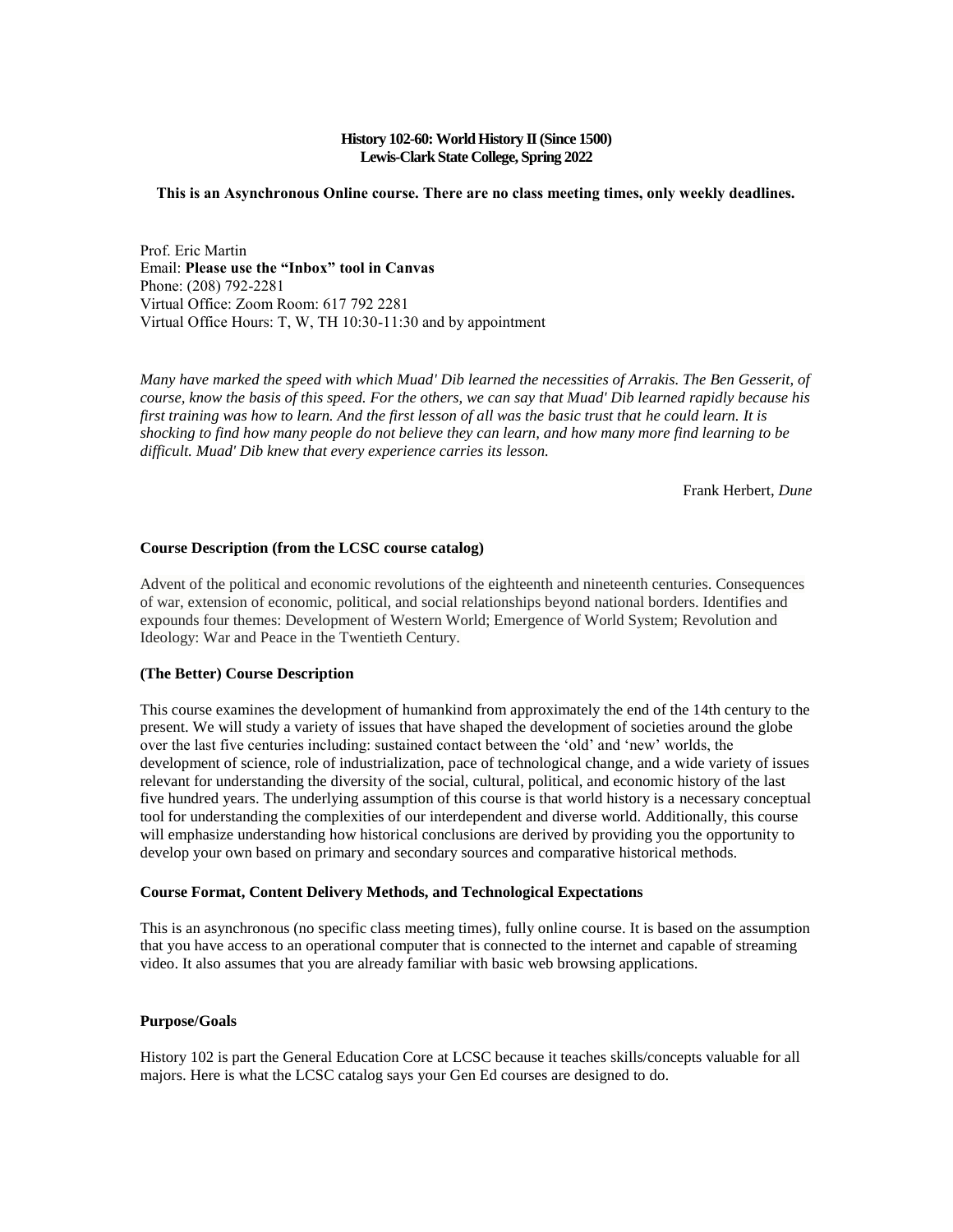General Education (also known as Core) classes are an essential part of study in any area at Lewis-Clark State College. These courses provide universal skills and knowledge contributing to success in the major programs and in employment after graduation. They also provide means for discovery of new interests and perspectives.

The Idaho State Board of Education describes the purposes of your Gen Ed courses like this:

In our rapidly-changing world, students need to understand how knowledge is generated and created. They need to adapt to new knowledge and opportunities as they arise, as well as effectively communicate and collaborate with increasing diverse communities and ways of knowing. In combination with a student's major, general education curriculum prepares students to use multiple strategies in an integrative manner, to explore, critically analyze, and creatively address real-world issues and challenges. General education course work provides graduates with an understanding of self, the physical world, the development and functioning of human society, and its cultural and artistic endeavors, as well as an understanding of the methodologies, value systems, and thought processes employed in human inquiries. General Education helps instill students with the personal and civic responsibilities of good citizenship. General Education prepares graduates as adaptive, life-long learners.

This Course is designed to help you develop the competencies stipulated by the Idaho State Board of Education for the Social and Behavioral Ways of Knowing component of the General Education Core. Upon successful completion of this course, you will be able to do the following:

- i. Demonstrate knowledge of the theoretical and conceptual frameworks of a particular Social Science discipline (history).
- ii. Develop an understanding of self and the world by examining the dynamic interaction of individuals, groups, and societies as they shape and are shaped by history, culture, institutions, and ideas.
- iii. Utilize Social Science approaches, such as research methods, inquiry, or problemsolving, to examine the variety of perspectives about human experiences.
- iv. Evaluate how reasoning, history, or culture informs and guides individual, civic, or global decisions.
- v. Understand and appreciate similarities and differences among and between individuals, cultures, or societies across space and time.

This course is also designed to help you achieve required learning outcomes for the Diversity Component of the General Education Core. Upon successful completion of this course, you will be able to do the following:

- 1. Explain the effect of culture on individual and collective human behavior and perspectives.
- 2. Analyze multiple perspectives and articulate how perspectives, based on other worldviews, compare to one's own.
- 3. Differentiate key values, assumptions, and beliefs among diverse peoples.
- 4. Explain how and why sameness and difference, as constituted through intersections of social categories (e.g. racial, ethnic, religious, regional, economic, and/or gendered backgrounds) shape the human experience.
- 5. Assess and utilize information about human diversity from a variety of sources.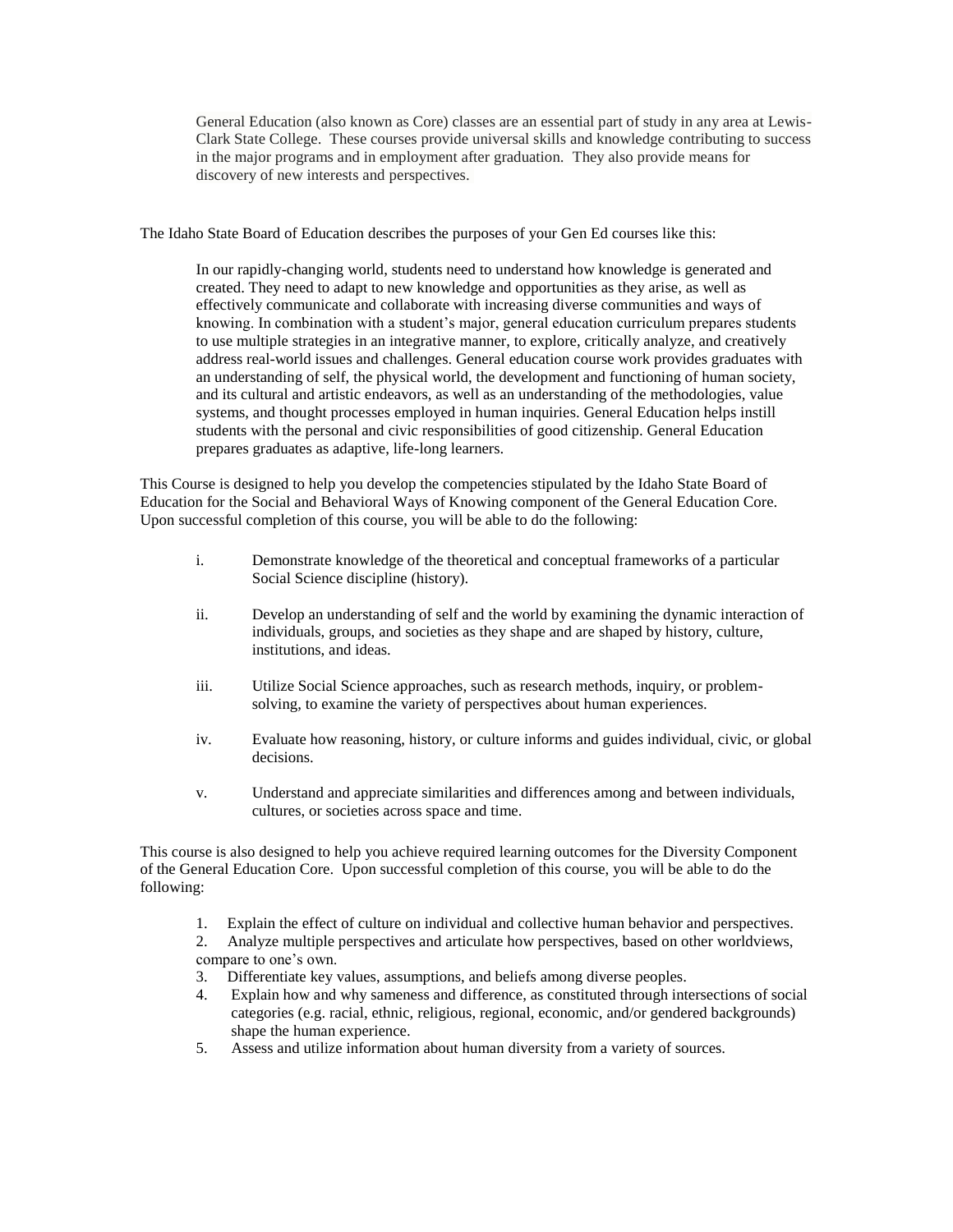By the end of the course, you should have a demonstrable understanding of the World History since 1500. More generally, as a Social Science course, History 102 should help you to do at least some of the following:

- think analytically about history
- understand and apply historical theories, concepts, and categories
- read and analyze works dealing with historical issues
- understand and evaluate historical evidence
- demonstrate a knowledge of major historical periods and social trends
- present ideas orally in a clear, concise, and organized fashion
- write a clear, concise, and organized paper

If this is your first year in college, then your primary mission is to figure out what the General Education Core is, how it works, and why it is important enough to be a requirement for every student on campus. You should be developing an answer to the following questions. What does it mean to be a "Generally Educated" person? What is the difference between your General Education and your Major/Minor? What are the connections between your General Education and your Major/Minor? Why would your LCSC faculty insist that you receive both a General Education as well as an instruction in your Major/Minor before agreeing to bestow the term "College Graduate" upon you?

# **Required Readings**

*There are approximately 50 copies of the text for this course available for long term check out from the LCSC library. They are available on a first come, first served basis. Demand will be dependent upon how many sections of the course I am teaching. To get your copy, drop by the circulation desk at the library and tell them you wish to check out the text for this course. I am also under the impression you can have a copy mailed to you, although I do not know the details. You will need to call the library and ask about that option.*

- *Worlds of History: A Comparative Reader Volume II: Since 1400.* Kevin Reilly. **SIXTH edition**. (Bedford/St. Martin's, 2017).
	- o There are seven editions of *Worlds of History* Vol. 2 in circulation. This course is based on the 6th edition. It is the only edition that will work.
- Various Internet Videos, Readings and Class Handouts

# **Reference/Study Guides** (for students pursuing secondary education certification)

• PRAXIS Study Guide[: World and U.S. History Content Knowledge](http://www.ets.org/s/praxis/pdf/5941.pdf)

# Additional Resources

- [How to Write an Email to Your Professor](https://www.insidehighered.com/views/2015/04/16/advice-students-so-they-dont-sound-silly-emails-essay)
- [LCSC Writing Center:](http://www.lcsc.edu/writing-center/) located on the first floor of the library. Strongly consider making a standing weekly appointment with them. They can help you learn how to get started on, and better organize, your essays.
- [The Purdue Online Writing Lab:](http://owl.english.purdue.edu/) clear guidelines for college level writing. Book mark this site; and use it frequently.
- [LCSC Advising Services:](https://www.lcsc.edu/advising-center/) "mission is to advise and empower individuals as they explore educational and career options and develop skills to succeed in their career goal."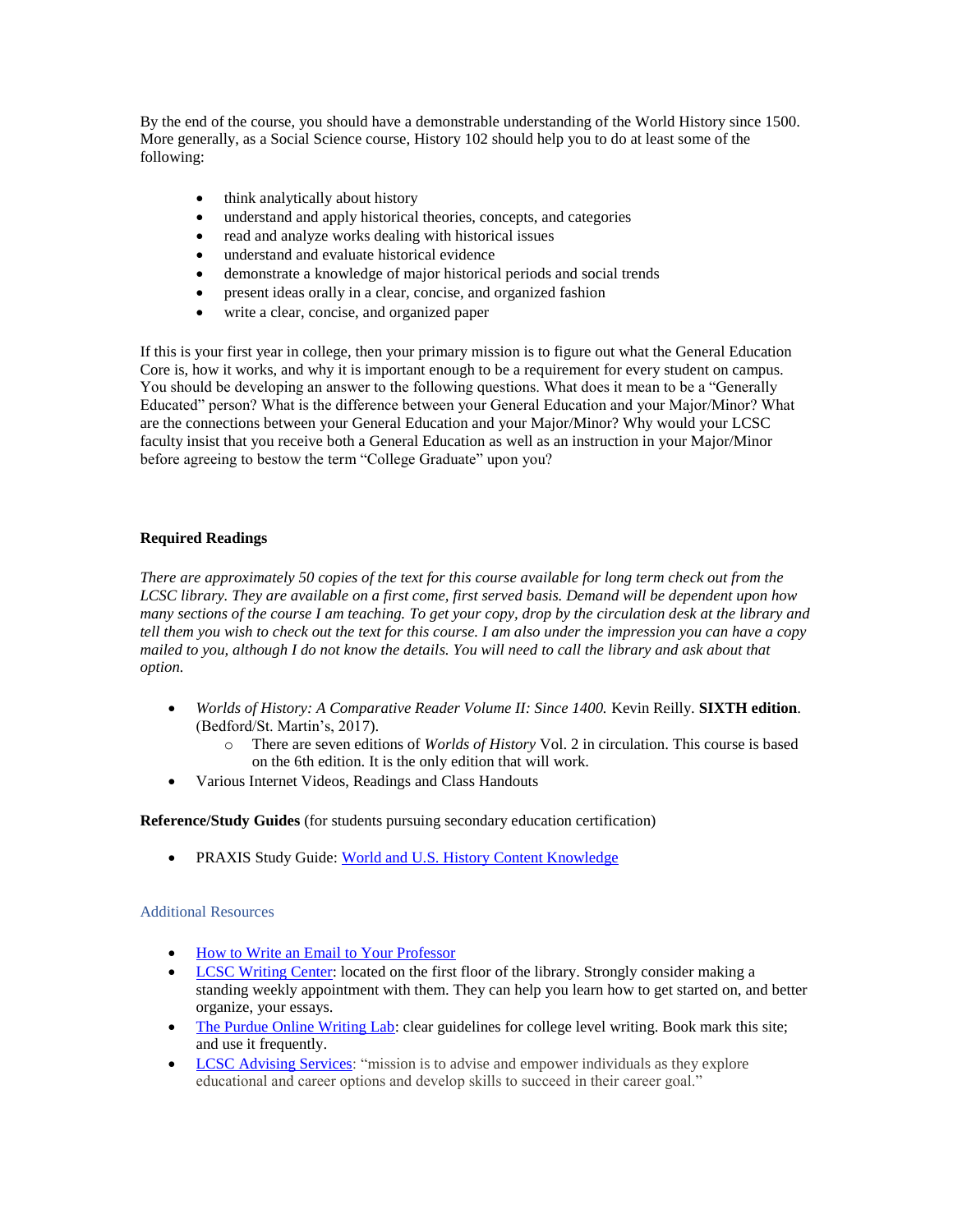• [LCSC Student Counseling Center:](https://www.lcsc.edu/student-counseling/) "offers students the opportunity to explore personal concerns with a professionally trained counselor dedicated to helping students help themselves in a supportive and confidential environment."

# Grading and Evaluation

- 25% Participation in Class Discussion Boards: **Weekly/Biweekly**
- 25% Exam I: The Early Modern Period: **Feb. 16, 17, 18**
- 25% Exam II: The Long 19th Century: **March 23, 24, 25**
- 25% Exam III: The 20th Century and Beyond: **May 4, 5, 6**

# **Your grade in this course will be based on the following, which correspond to the General Education Leaning Outcomes (GELOs) as noted in parentheses:**

# Online Classroom Participation & Discussion (25% of overall grade)

This course is heavily based on discussion and depends upon your active participation. A significant portion of your overall grade will be based on your weekly participation in our various classroom discussions over the week's assigned presentations, readings and topics. Although this course is online, we still need to maintain a system of deadlines. **You CAN NOT make up a missed discussion.** 

If you are required to participate in a particular class discussion, then the minimum expected of you will be to:

- Have an initial, assigned readings based, posting up by 11:59pm on TUESDAY. This posting should be designed to get the overall discussion in motion. Make sure your initial posting is up by the deadline to receive full credit.
- Have a follow up, assigned readings based, posting by 11:59 pm on SATURDAY. This posting should be designed to cover any assigned documents that have not been worked into the discussion yet, fill in any gaps in our discussion, and offer any conclusions. Make sure your follow up postings are up by the deadline if you wish to receive credit.

Your postings should be written in formal English, proofread, and focused on the assigned readings for the week. These are not texts to your friends. Your writing will be expected to professional grade (entry level) and based on the assigned readings. (See "intro to the course" videos for more details). Keep in mind that your postings are supposed to leave no doubt that you: 1) read/viewed the material carefully 2) have made a serious attempt to understand the material 3) can use the information to contribute to answering "the question(s)" of the week. **(GELO i, ii, iii, iv, v)** 

## Three Exams (75% total)

Format will be multiple choice, fill in the blank, place in chronological order, and matching. **(GELO i, ii, iv, v)**

Late/Make Up Work: No exam will be given late without a recommendation from the Dean of Student Services. No discussion board postings will be accepted after 11:59pm Saturday on the week it was due. Working out a special arrangement beforehand, or if I have been kept in the loop, is always easier than trying to figure out what can be done after the due date was already missed.

Academic Honesty: You are on your honor at all times and my presumption is that each of you is honest. However, the college does not tolerate academic dishonesty of any sort. All written work that you hand in – DISCUSSION BOARD POSTINGS, essays and examinations -- must be exclusively your work. If any work you submit is discovered not to be your original creation, however small it may seem, you will receive a zero on the assignment and possibly a failing grade in this course. Expect the maximum penalty as described in the LCSC Student Handbook if I have to waste my time gathering evidence to prove you submitted work that you did not write as your own. Contact me if you are not clear on this point.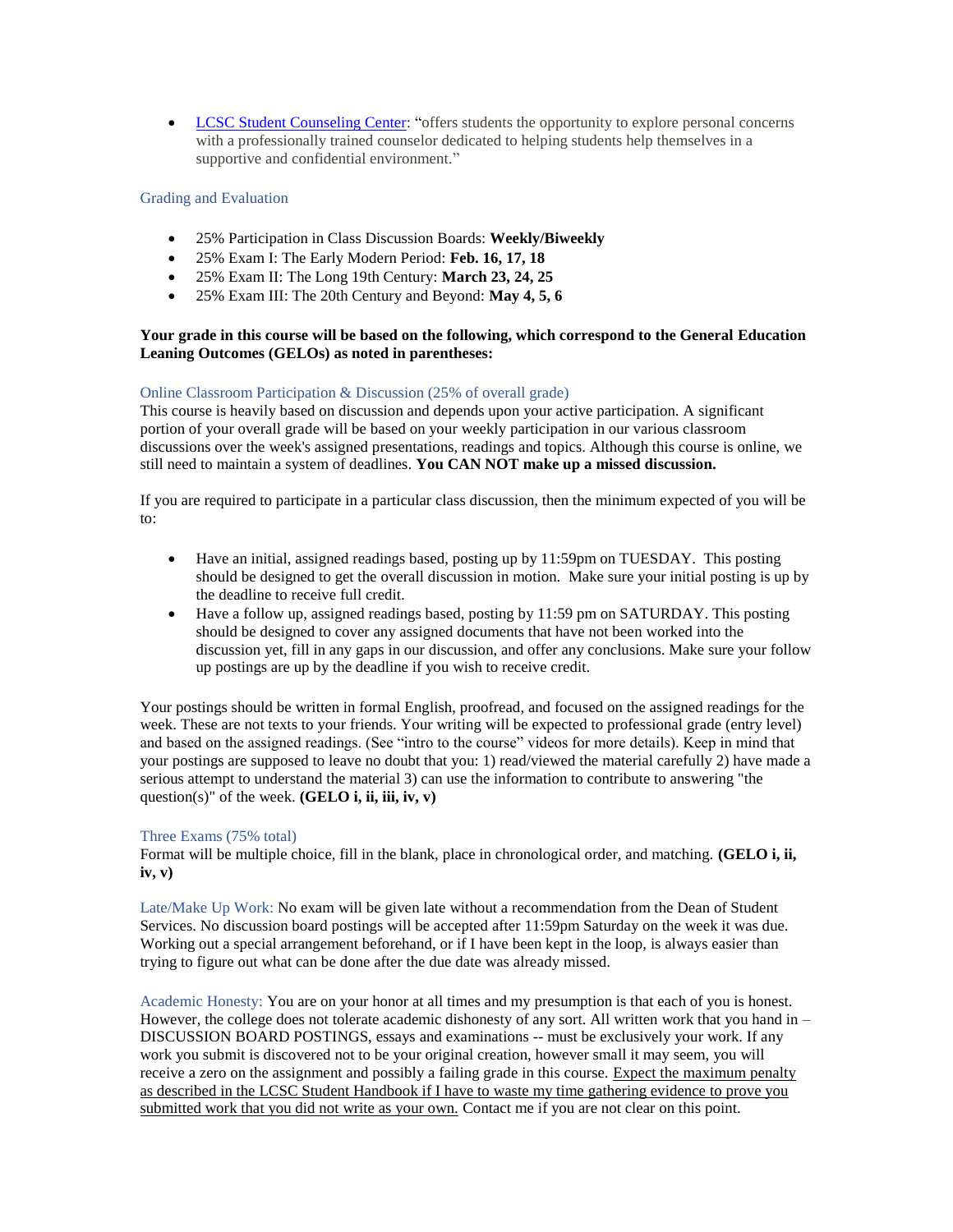FERPA Statement: The Family Educational Rights and Privacy Act (FERPA) is a federal law designed to protect the privacy of student education records and is enforced by the U.S. Department of Education. In essence, the act states that 1) students must be permitted to inspect their own "education records" and 2) "school officials" may not disclose personally identifiable information about a student without written permission from the student. For further information on FERPA and LCSC's directory information policy, visit www.lcsc.edu/registrar or call 208-792-2223.

#### **Schedule**

|                   | Part I: Introductions; What is History?; The Early Modern World                                                                                          |
|-------------------|----------------------------------------------------------------------------------------------------------------------------------------------------------|
| <b>Week One</b>   | (Starts 1/18) (Discussion Leaders -- Everyone)                                                                                                           |
|                   | <b>Discussion Boards: Introductions/What is History?</b><br>Initial introductions to each other and the academic discipline of<br>history.               |
| <b>Week Two</b>   | (Starts 1/24) (Discussion Leaders -- Last Name Begins A-?)                                                                                               |
|                   | Discussion Boards: The Early Modern World: Part 1 of 3<br>Chinese and European Expansion in the 15th Century based on Worlds<br>of History Ch. 15.       |
| <b>Week Three</b> | (Starts 1/31) (Discussion Leaders -- Last Name Begins ?-Z)                                                                                               |
|                   | Discussion Boards: The Early Modern World: Part 2 of 3<br>The Creation of an Atlantic World based on Worlds of History Ch. 16.                           |
| <b>Week Four</b>  | (Starts 2/7) (Discussion Leaders -- Last Name Begins A-?)                                                                                                |
|                   | Discussion Boards: The Early Modern World: Part 3 of 3<br>Global Science and Technology based Worlds of History Ch. 19.                                  |
| <b>Week Five</b>  | (Starts 2/14)                                                                                                                                            |
|                   | Exam I<br>Covers: Worlds of History Ch. 15, 16, 19.                                                                                                      |
|                   | Part II: The Long 19th Century                                                                                                                           |
| <b>Week Six</b>   | (Starts 2/21) (Discussion Leaders -- Last Name Begins ?-Z)                                                                                               |
|                   | Discussion Boards: The Long 19th Century Part 1 of 4<br>Basic ideas of the Enlightenment and associated Revolutions based on<br>Worlds of History Ch. 20 |
| <b>Week Seven</b> | (Starts 2/28) (Discussion Leaders -- Last Name Begins A-?)                                                                                               |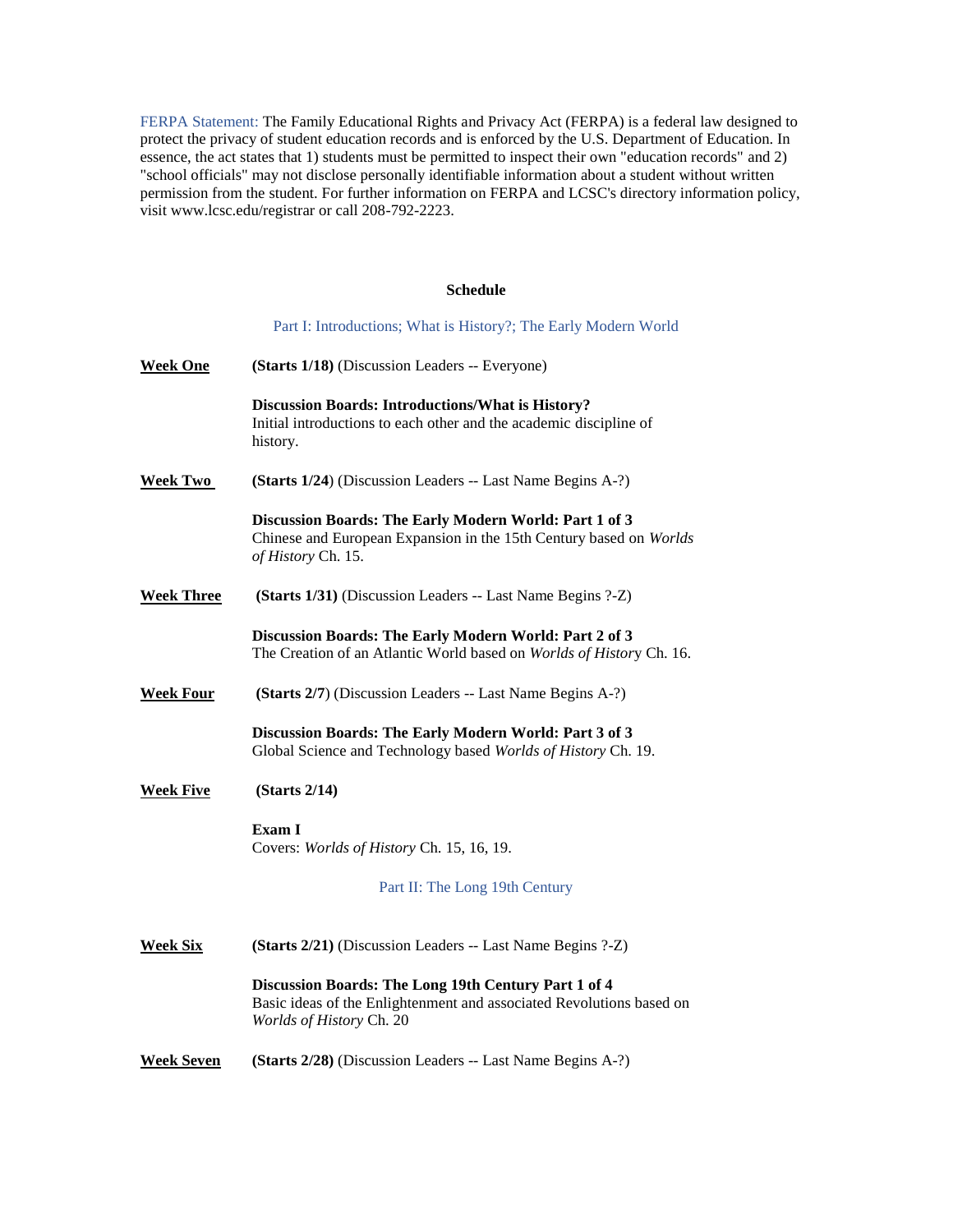|                                     | <b>Spring Break 3/28 - 4/1</b>                                                                                           |
|-------------------------------------|--------------------------------------------------------------------------------------------------------------------------|
|                                     | Exam II<br>Covers: Worlds of History Ch.20, 21, 22, 23                                                                   |
| <b>Week Ten</b>                     | (Starts 3/21)                                                                                                            |
|                                     | Discussion Boards: The Long 19th Century Part 4 of 4<br>Nationalism and Westernization based on Worlds of History Ch. 23 |
| <b>Week Nine</b><br>Awareness Week) | (Starts 3/14) (Discussion Leaders -- Last Name Begins A-?) (Native American                                              |
|                                     | Discussion Boards: The Long 19th Century Part 3 of 4<br>Imperialism / Colonialism based on Worlds of History Ch 22.      |
| <b>Week Eight</b>                   | (Starts 3/7) (Discussion Leaders -- Last Name Begins ?-Z)                                                                |
|                                     | Industrialization and the development of Capitalism at the global level<br>based on World of History Ch. 21              |

**Discussion Boards: The Long 19th Century Part 2 of 4** 

#### Part III: The 20th Century and Beyond

**Week Eleven (Starts 4/4)** (Discussion Leaders -- Last Name Begins ?-Z)

**Discussion Boards: The 20th Century and Beyond 1 of 4** Discussion of the causes and consequences of WW I based on *Worlds of History* Ch. 24 and the video from *Bridging World History* UNIT 22

**Week Twelve** (Starts 4/11) (Discussion Leaders -- Last Name Begins A-?)

**Discussion Boards: The 20th Century and Beyond 2 of 4** Discussion of the rise of Fascism and genocide at the global level based on *Worlds of History* Ch. 25 and a You Tube video clip.

**Week Thirteen (Starts 4/18)** (Discussion Leaders -- Last Name Begins ?-Z)

**Discussion Boards: The 20th Century and Beyond 3 of 4** Discussion of the role of the individual in world history and social history through the Cold War. Based on *Worlds of History* Ch. 26

**Week Fourteen (Starts 4/25)** (Discussion Leaders -- Everyone)

**Discussion Boards: The 20th Century and Beyond 4 of 4**  Discussion of the globalization process based *Worlds of History* Ch 28.